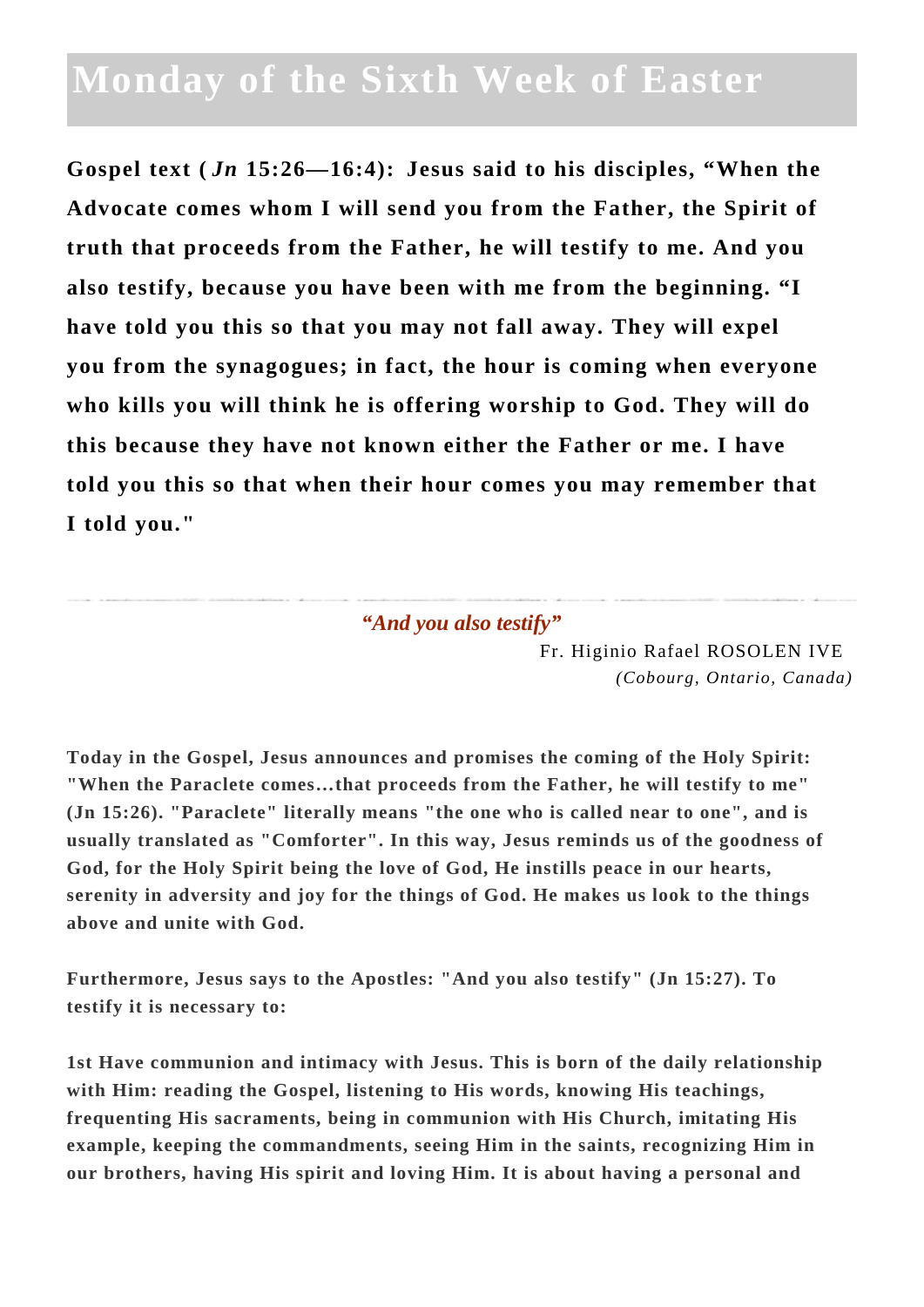**living experience of Jesus.**

**2nd Our testimony is credible if it appears in our works. A witness is not only a person who knows that something is true, but who is also willing to say it and live it. What we experience and live in our soul we must transmit to the outside world. We are witnesses of Jesus not only if we know His teachings, but — and mainly when we want and make others to know and love Him. As the saying goes, "Actions speak louder than words."**

**Pope Francis told us: "I am grateful for the beautiful example given to me by so many Christians who joyfully sacrifice their lives and their time. This witness comforts and sustains me in my own effort to overcome selfishness and to give more fully of myself." And he added: "I especially ask Christians in communities throughout the world to offer a radiant and attractive witness of fraternal communion." That is always a light that attracts.**

## *Thoughts on Today's Gospel*

"Just as Christ's sacred flesh has power to make those in whom it is present into one body, so the one, indivisible Spirit of God, dwelling in all, causes all to become one in spirit" (Saint Cyril of Alexandria)

"Ask the Lord for the grace to receive the Holy Spirit who makes us remember the things of Jesus who will guide us to the truth and prepare us every day to bear this witness according to the Lord's will" (Francis)

"Jesus Christ, having entered the sanctuary of heaven once and for all, intercedes constantly for us as the mediator who assures us of the permanent outpouring of the Holy Spirit" (Catechism Of The Catholic Church,  $N^{\circ}$  667)

## *Other comments*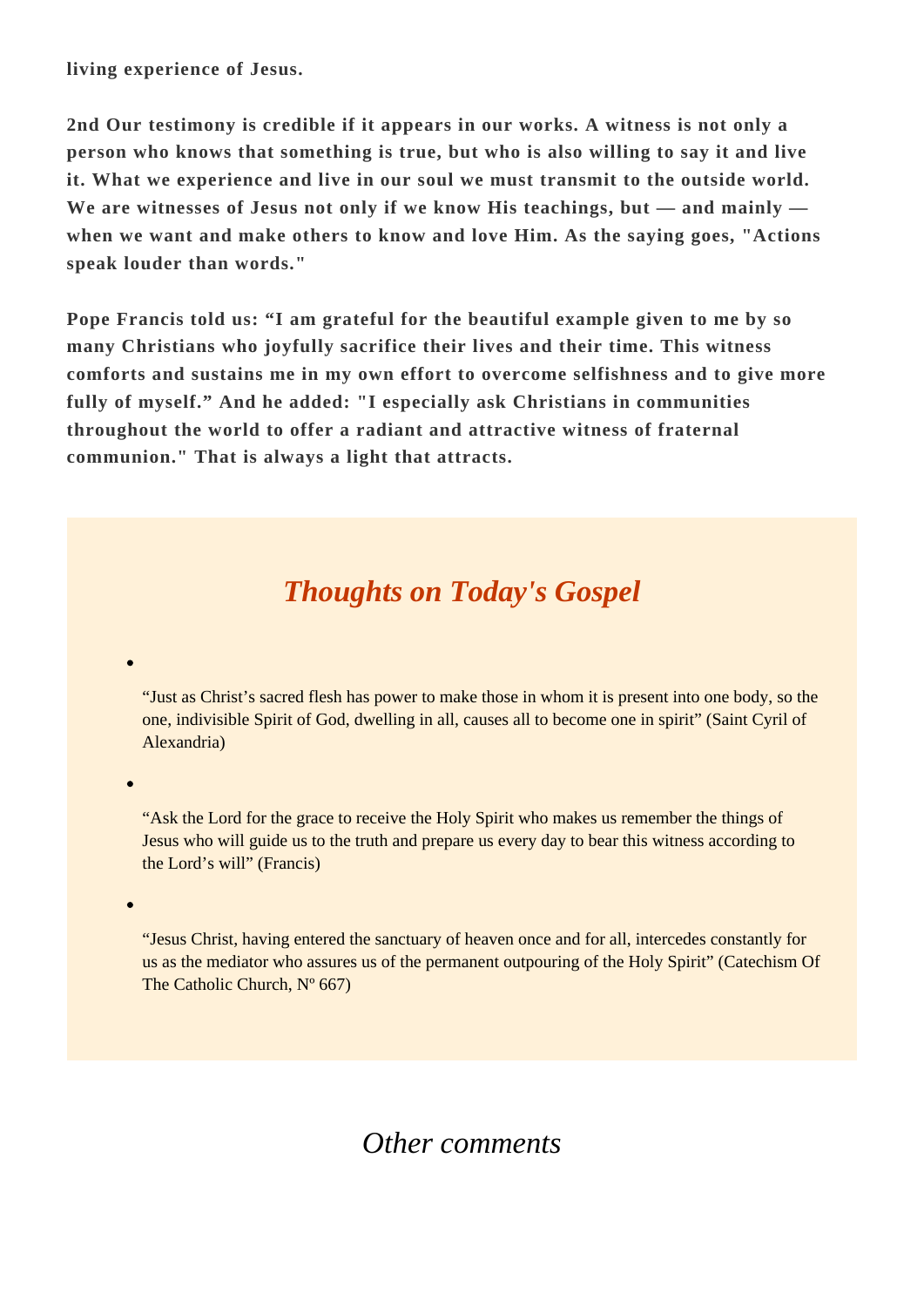*"I will send you from the Father the Spirit of truth that proceeds from the Father, he will testify to me"*

> Fr. Jordi POU i Sabater *(Sant Jordi Desvalls, Girona, Spain)*

**Today, the Gospel is almost as applicable as it was in the last years of St. John the Evangelist. In those days, to be a Christian was not in fashion (in fact, it was rather dangerous) as, now a days, it is not either. Should we want to be well regarded by our society, we better not be Christians, because, in many ways —as it happened to the first Christian Jews— "They will expel you from the synagogues" (Jn 16:2).**

**We are well aware that to be a Christian today is to go upstream. It has always been. Even when "everybody" was a Christian: those who really wanted to be Christians were not too well considered by some. If abiding by Jesus Christ's law, a Christian is a living witness of what God had planned for all men; it is the clear evidence that it is both possible to imitate Jesus Christ and to live with a man's dignity. Many, though, will not be pleased with this example, very much in the same way as Jesus displeased those who killed him. The reasons for this refusal may be several, and we have to bear in mind that, at times, our testimony will be taken as an accusation.** 

**It would not be fair to say that, because of his writings, St. John was a pessimist: he gives us a vivid description of a victorious Church and of Christ's final triumph. It cannot be said either he did not have to go through the same suffering he describes. He does not hide the reality of life or the substance of Christian life: to fight.**

**A fight for all concerned, for we can never win by ourselves. The Holy Spirit is our battle partner who fights by our side. The Holy Spirit gives us the necessary strength. The Holy Spirit is the Protector, who delivers us from all danger. With The Holy Spirit by our side we should not be afraid of anything.**

**John fully trusted Jesus; He offered him his life. Thus, it was not difficult for him to trust He Who was sent by Him: the Holy Spirit.**

## *Other comments*